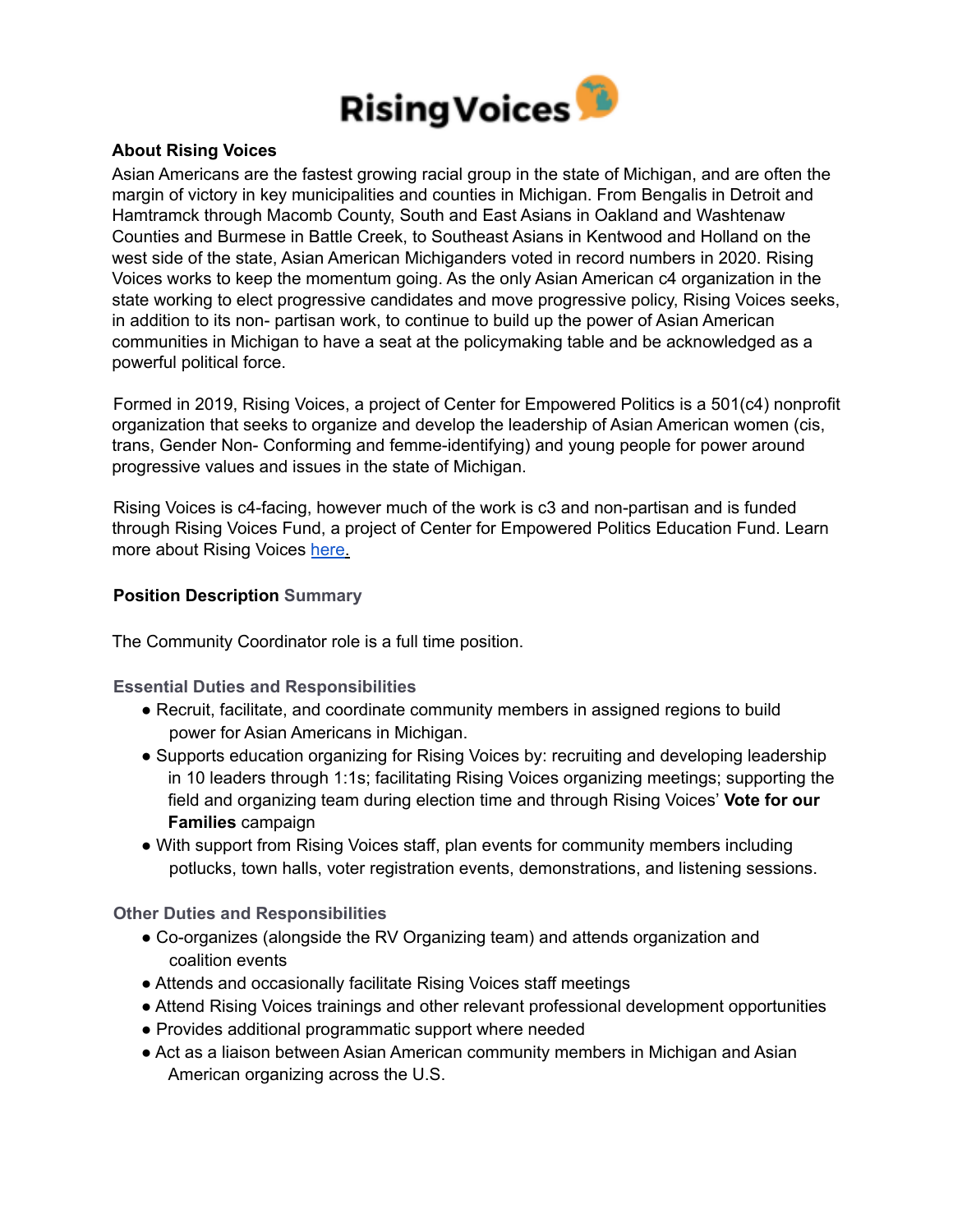

**Education and/or Experience (desired but not required)**

- 1-3 years in interactive work with other individuals (e.g., tutoring, teaching, counseling, mentoring, nursing home volunteer service, etc.)
- Work experience in a nonprofit setting
- Experience working with the Asian American community in Michigan

## **Knowledge**

- Basic knowledge of the history of Asian American communities in Michigan
- Speaking/writing an Asian language (preferred not required)

#### **Skill:**

- Ability to listen and understand information that is presented and ask good follow up questions
- Ability to solve complex problems
- Ability to juggle and prioritize competing deadlines
- Ability to facilitate groups of people
- Ability and mindset to win social justice fights for the long-term
- Ability to articulate a story of self and use it to empower others

# **Organizational Relationship**

This organizer reports to the Executive Director, works collaboratively with staff and other partners on a regular basis to implement programming and maintain program efficiency.

**Physical Demands**

- Must have the physical ability to move boxes weighing up to 25 pounds each 10% of work time.
- Must have the physical ability to navigate three flights of stairs occasionally (in the case of elevator failure)
- Must be able travel throughout the state on a regular basis
- Must be able to travel domestically on an airplane up to 3 times a year

# **Work Environment**

- This position is a full-time position with a heavier workload in the summer.
- This position is currently remote with optional in-person co-working

● This position requires a valid driver's license and access to a vehicle ● This position requires occasional weekend work (Saturday and Sunday) ● This position requires work outside during election season and will be exposed to the elements and inclement weather up to 20% of the time

Compensation: \$47,000 - \$57,000 depending on experience